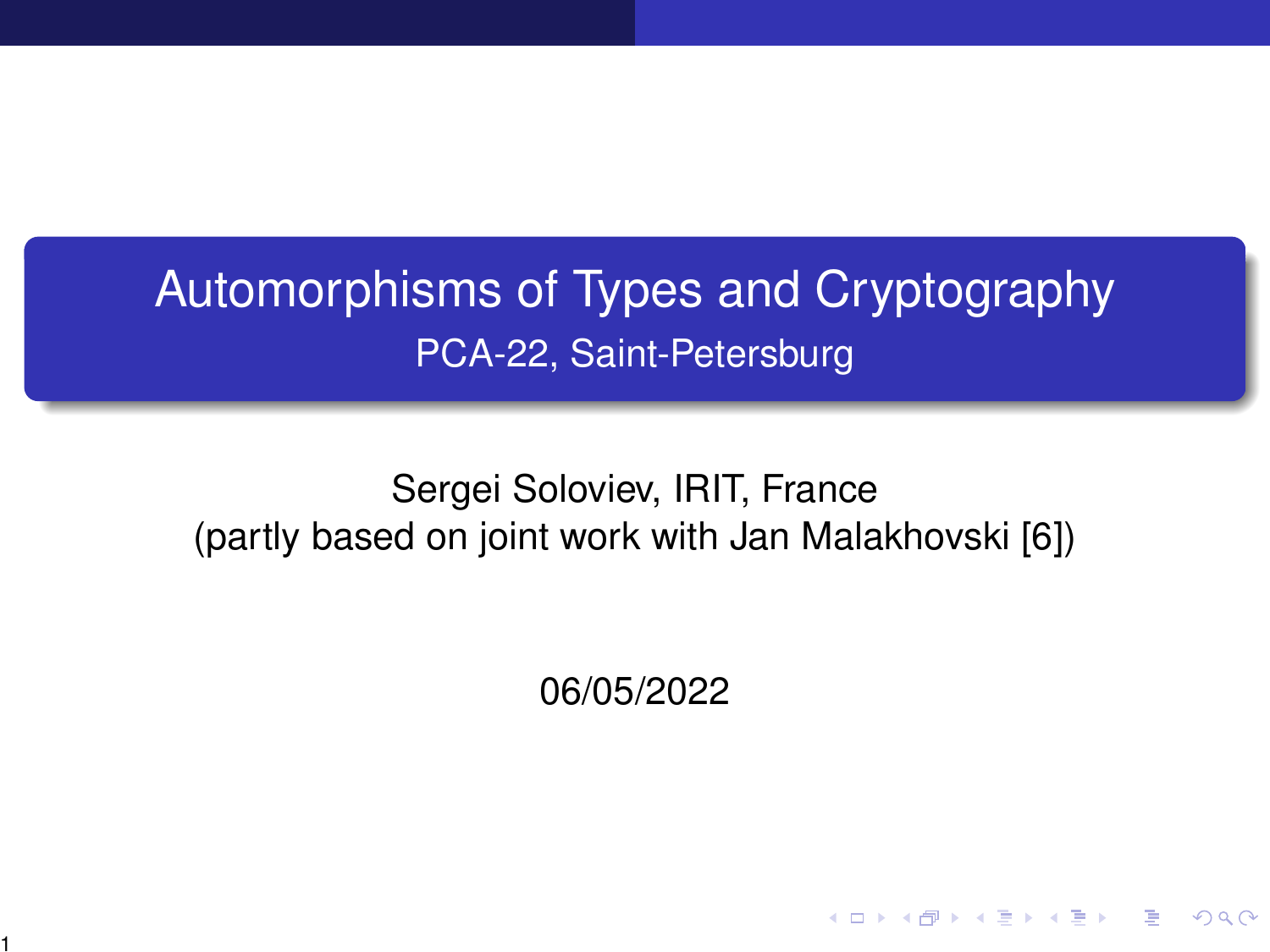- Starting point of this reflection is that we may use morphisms (transformations) of types in cryptography if one wants **to encrypt structured objects of a type** instead of mere "texts".
- **Example.** Consider the type

$$
P=(A\rightarrow A)\rightarrow ...\rightarrow (A\rightarrow A)\rightarrow (A\rightarrow A).
$$

The elements of "premises" are functions  $f_i: \mathcal{A} \rightarrow \mathcal{A},$  and "conclusion" as well. So an element of *P* is, e.g., the composition operator. In encrypted form the order of *f<sup>i</sup>* may be changed.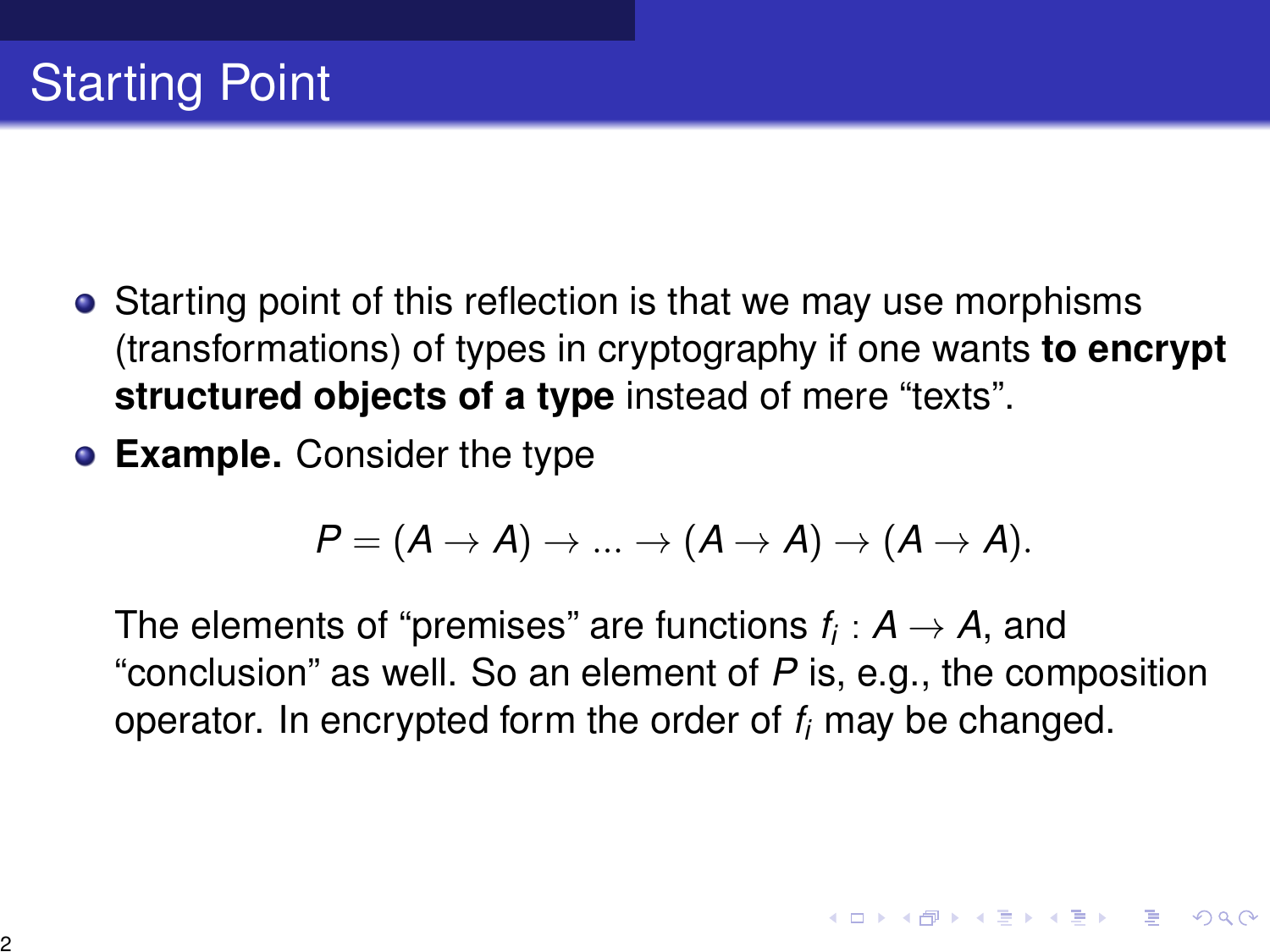## Isos, Autos and Types

- In Type Theory one may introduce categorical structure taking types as objects and closed terms  $t : A \rightarrow B$  as morphisms (up to usual equivalence relation based on normalization).
- $\bullet$  Identity *Id<sub>A</sub>* is represented by  $\lambda x : A \rightarrow A$ .
- As usual,  $t: \mathcal{A} \rightarrow \mathcal{B}, t^{-1}: \mathcal{B} \rightarrow \mathcal{A}$  are mutually inverse isomorphisms if  $t^{-1} \circ t \equiv \mathit{id}_A$  and  $t \circ t^{-1} \equiv \mathit{id}_B.$
- E.g.,  $\lambda z : B_1 \to (B_2 \to C) \cdot \lambda x_2 : B_2 \cdot \lambda x_1 : B_1 \cdot (zx_1x_2)$  is an isomorphism from  $B_1 \rightarrow (B_2 \rightarrow C)$  to  $B_2 \rightarrow (B_1 \rightarrow C)$
- **It works for different systems of Type Theory and**  $\lambda$ **-calculus.**

**KOLKAR KELKEL ARA** 

- An automorphism is an isomorphism  $t : A \rightarrow A$ .
- Non-trivial automorphism
	- $\lambda z : B \rightarrow (B \rightarrow C) . \lambda x_2 : B . \lambda x_1 : B . (z x_1 x_2)$
- I.e., we take  $B_1 = B_2$  above.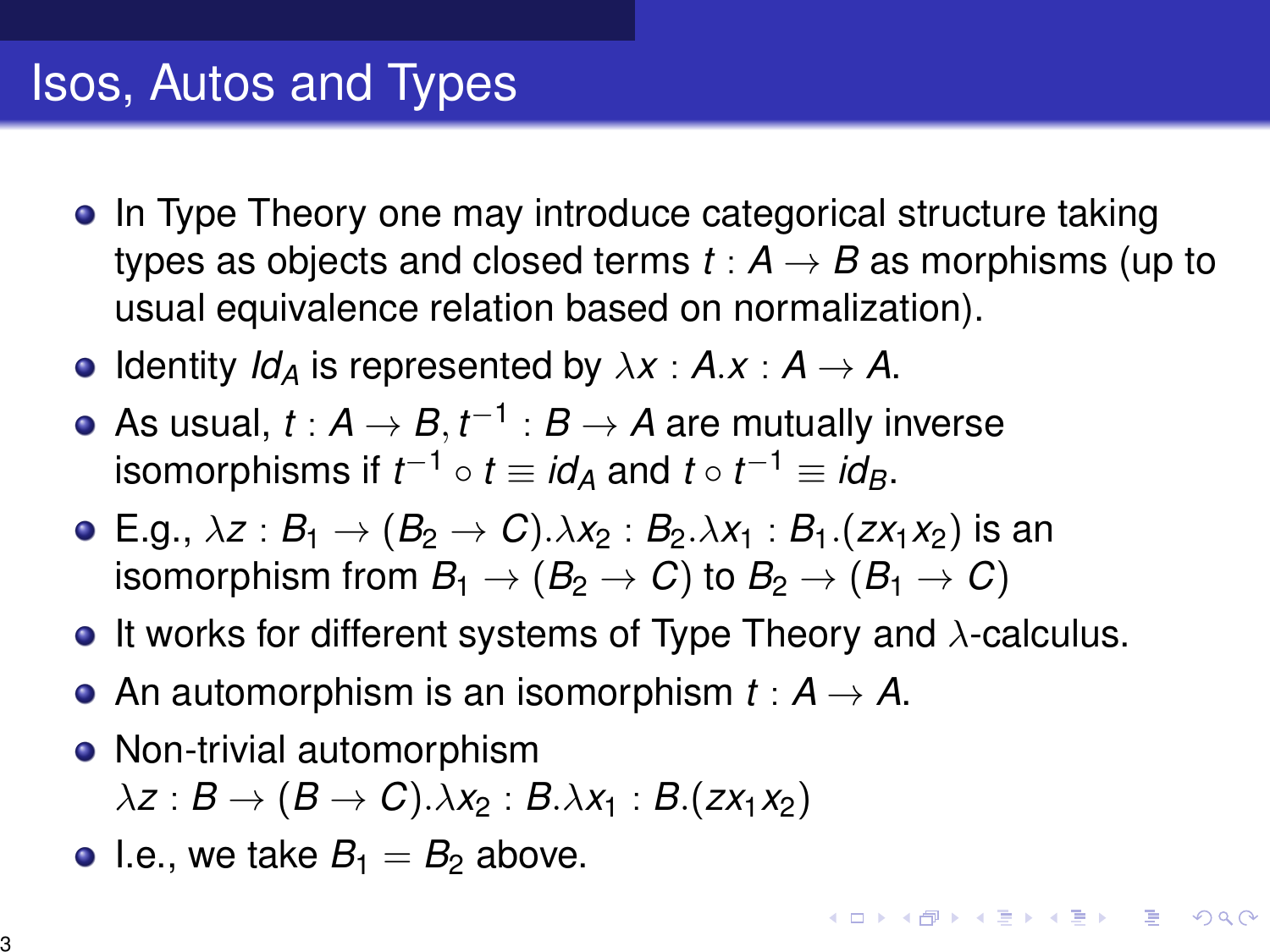## Isos, Autos and Types

- As usual,  $t: \mathcal{A} \rightarrow \mathcal{B}, t^{-1}: \mathcal{B} \rightarrow \mathcal{A}$  are mutually inverse isomorphisms if  $t^{-1} \circ t \equiv id_A$  and  $t \circ t^{-1} \equiv id_B.$
- $\bullet$  E.g.,  $\lambda z : B_1 \rightarrow (B_2 \rightarrow C) \cdot \lambda x_2 : B_2 \cdot \lambda x_1 : B_1 \cdot (zx_1x_2)$  is an isomorphism from  $B_1 \rightarrow (B_2 \rightarrow C)$  to  $B_2 \rightarrow (B_1 \rightarrow C)$
- **It works for different systems of Type Theory and**  $\lambda$ **-calculus.**
- An automorphism is an isomorphism  $t : A \rightarrow A$ .
- Non-trivial automorphism

 $\lambda z : B \rightarrow (B \rightarrow C) \cdot \lambda x_2 : B \cdot \lambda x_1 : B \cdot (zx_1x_2)$ 

 $\bullet$  I.e.,  $B_1 = B_2$  above.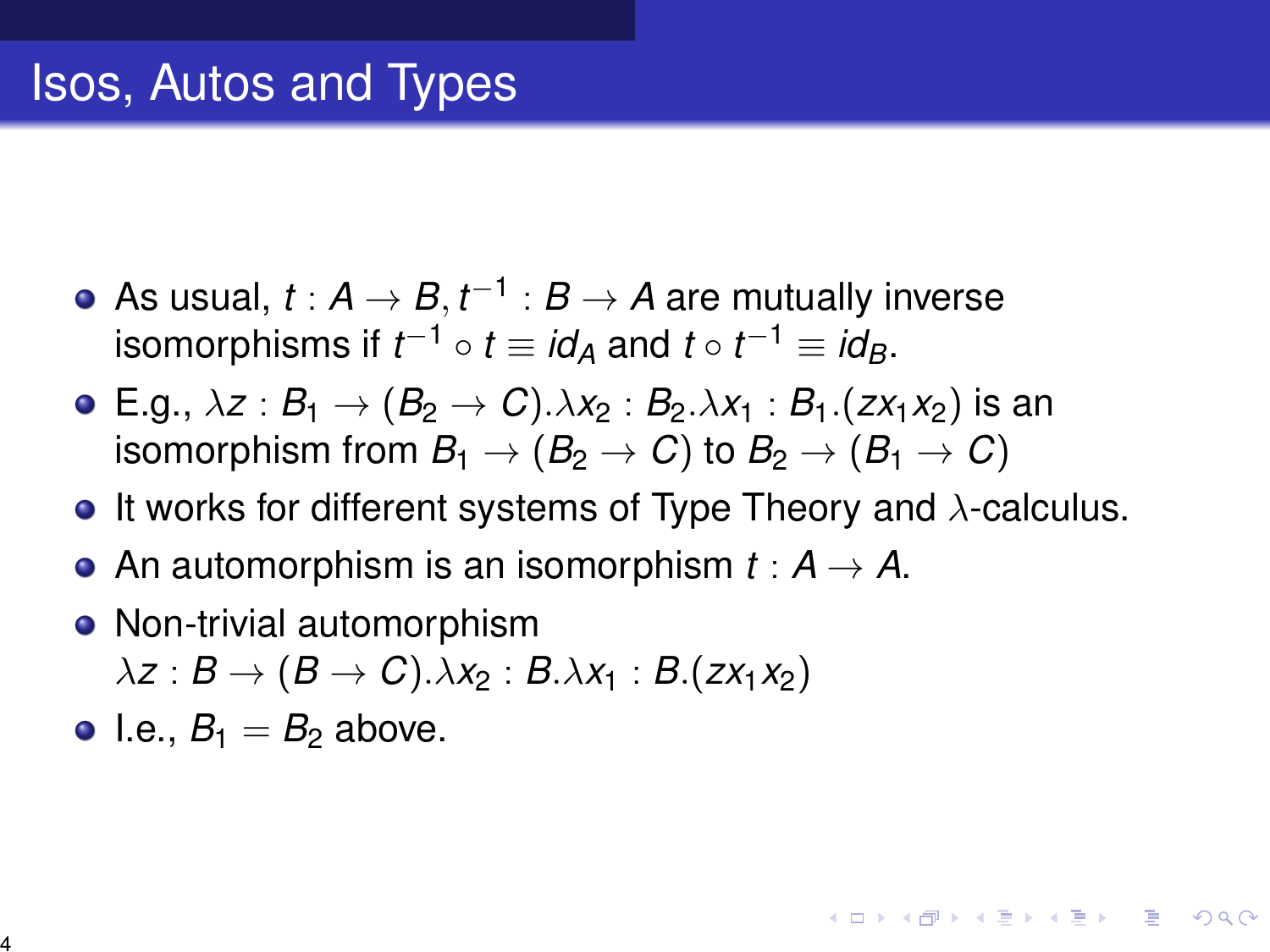- For each type A the automorphisms  $A \rightarrow A$  form the group of automorphisms *Aut*(*A*).
- It may be seen as subcategory of the groupoid of isomorphisms.
- i.e., the subcategory of the category of types and deductions or terms - with the same objects and only isomorphisms as morphisms.
- $\bullet$  If we fix a type, we may consider also the groupoid  $Gr(A)$  of types isomorphic to *A*.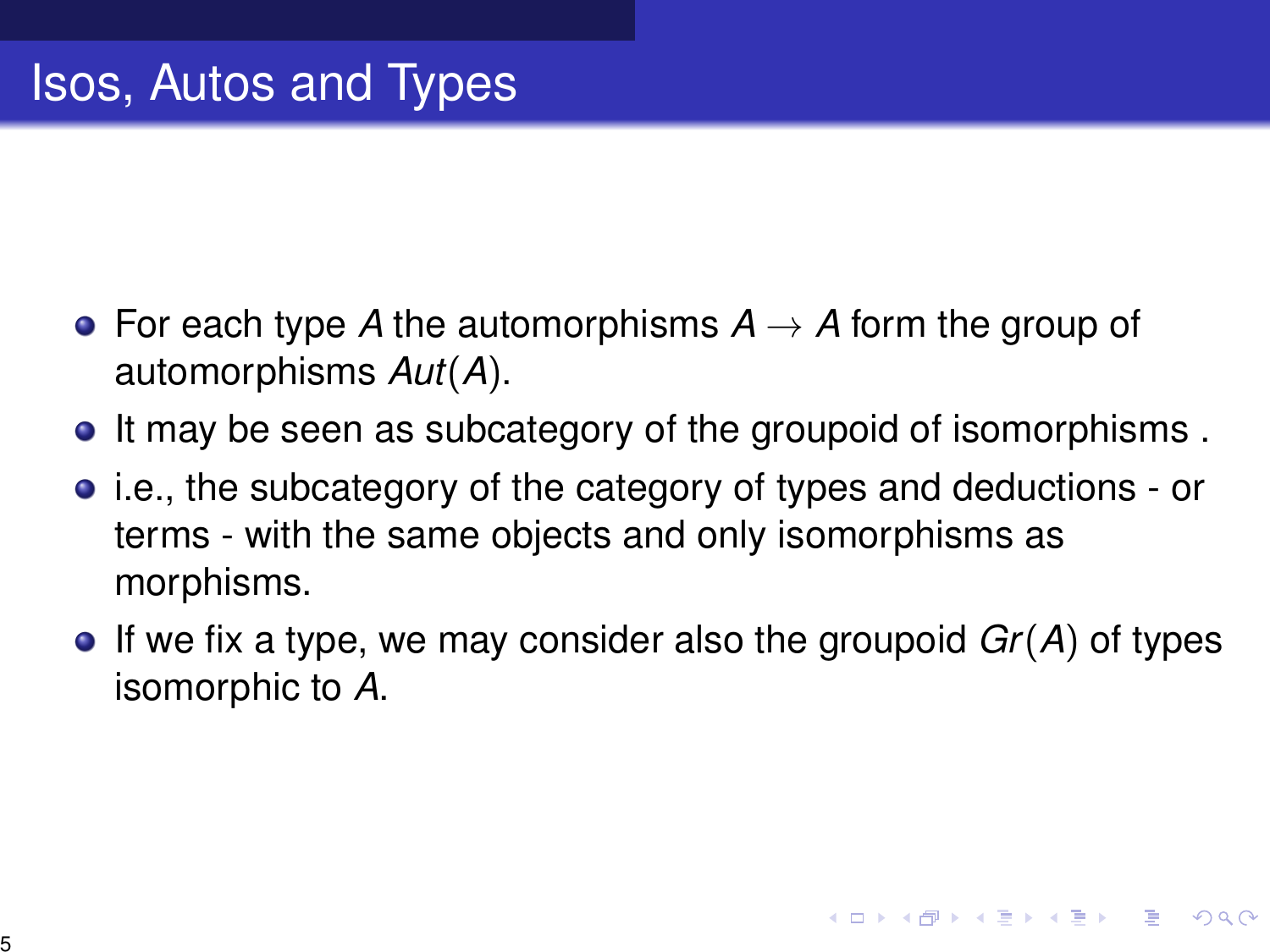- $\bullet$  To distinguish: the isomorphism relation  $\sim$  and the isomorphisms as morphisms.
- *A* ∼ *B* iff ∃*t* : *A* → *B*.(*t is an iso*).
- The equivalence class w.r.t ∼ of *A* may contain one element while *Aut*(*A*) is non trivial: e.g., for  $X \to (X \to X)$  (*X* is a type variable).
- Also,  $Aut(A)$  may be trivial  $(Aut(A) = \{id\})$  while the ∼-equivalence class is non-trivial: e.g., for *X* → (*Y* → *Z*).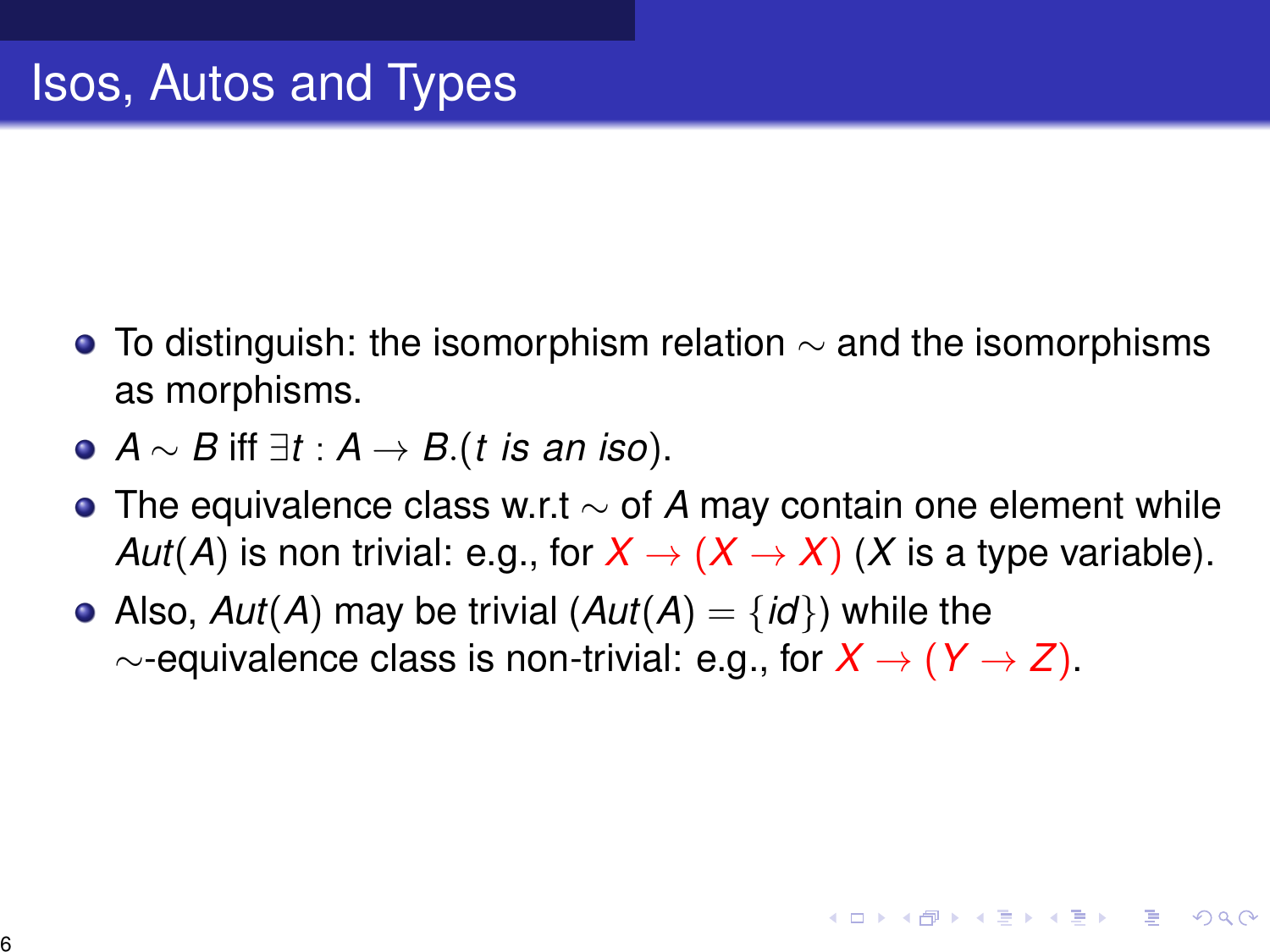### Isos, Autos and Types

In type theories below the number of types isomorphic to *A* is finite, so the groupoid may be represented by the diagram



where  $A_1, ..., A_n$  are all types that are isomorphic (but not equal) to  $A$ (and to each other),  $f_i, f_i^{-1}$  $i_{i}^{\leftarrow 1}$  denote the fixed isomorphisms and their inverses, φ denotes an arbitrary automorphism of *A* and  $\phi'_i = f_i \circ \phi \circ f_i^{-1}$  $i_j^{i-1}$  (1  $\leq i \leq n$ ). .<br>@ ▶ ( ) 원 ▶ ( ) 원 ▶ ( ) 원  $2990$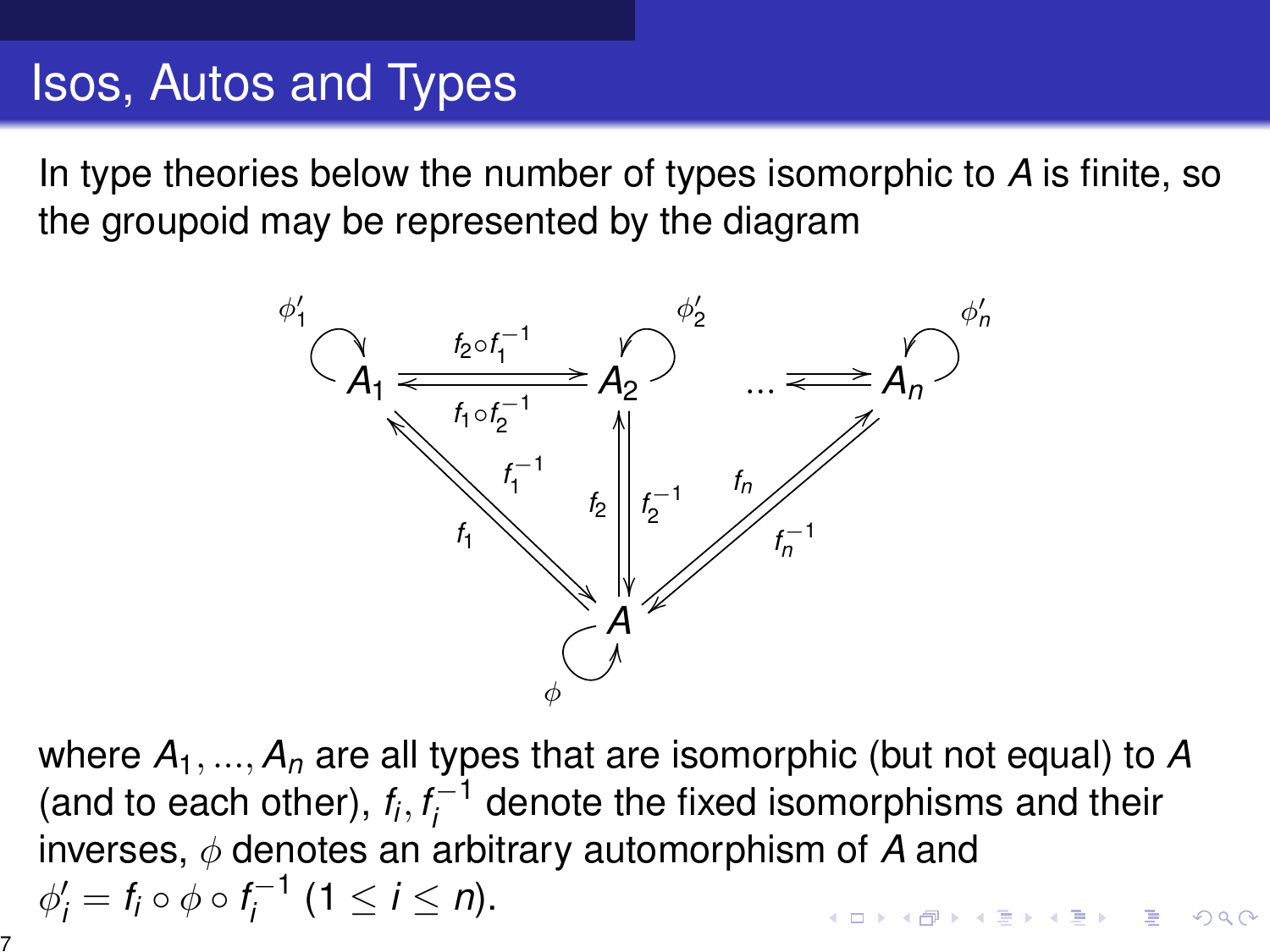#### **Second order** λ**-calculus without constants.**

- The types are now considered up to renaming of bound variables.
- Simple types are included, and ∀.*A* denotes the universal closure of any type *A* (quantification over all free variables).

#### Theorem

*For every finite group G there exists a type A<sup>G</sup> in simply typed*  $\lambda$ -calculus such that the group  $Aut(\overline{\forall} A_G)$  is isomorphic to G.

**Remark.** The question about optimal presentation may be considered separately.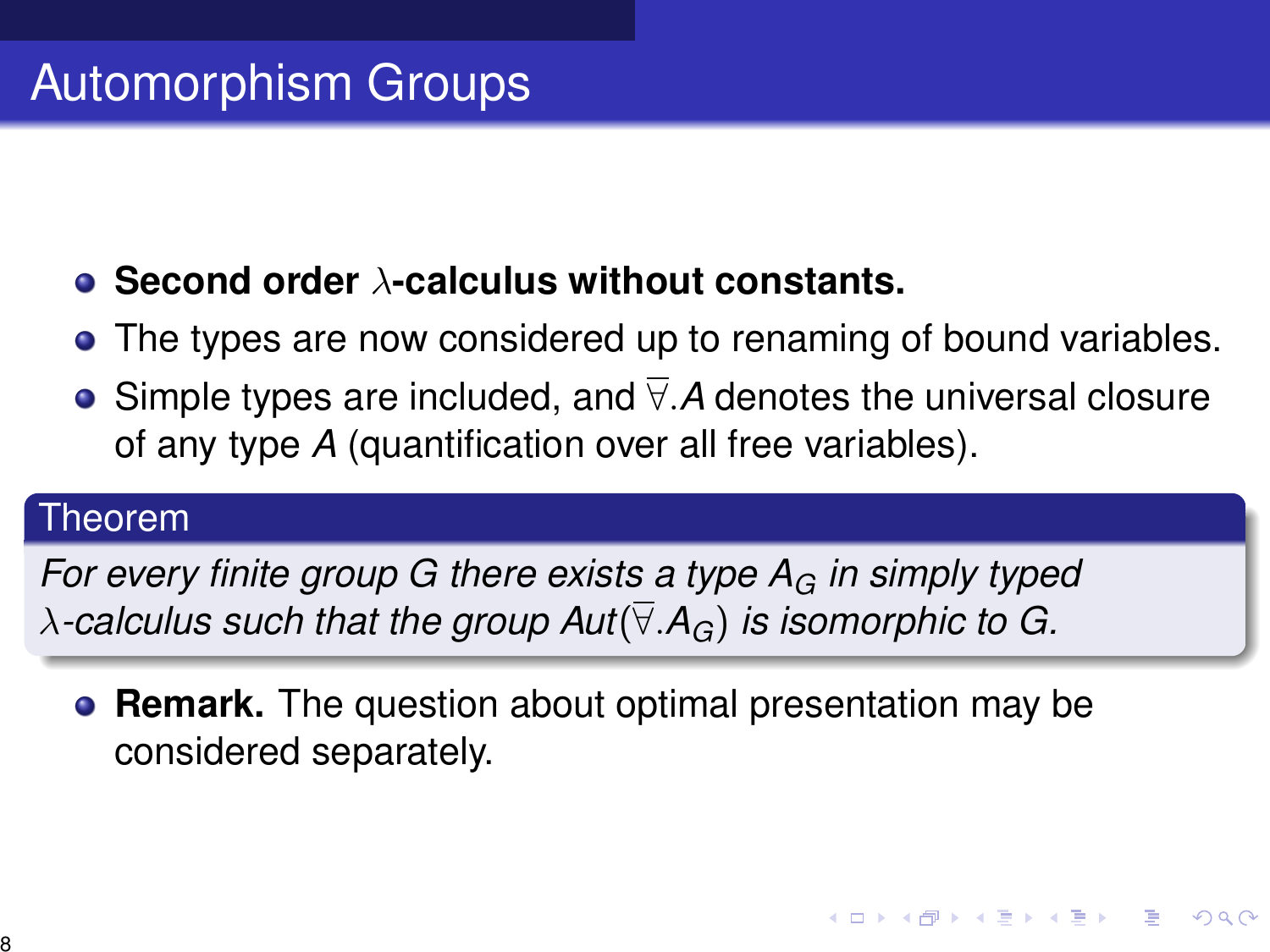# Automorphism groups

- In the case with **dependent product** (e.g., Z. Luo's typed logical framework *LF*) the universal quantification is modelled by dependent product.
- Instead of ∀*X*.*B*(*X*) we write (*X* : *Type*)*B*(*X*). We can obtain a **similar theorem**: any finite group may be represented in *LF*.
- The case of simply typed  $\lambda$ -calculus is more limited.

#### Theorem

*The groups Aut*(*A*) *for simple types A are (up to isomorphism of groups) exactly the groups that may be obtained from symmetric groups by cartesian product and wreath product.*

By an old Jordan's theorem: exactly the groups of automorphisms of finite trees. (Not C<sub>3</sub> for example.)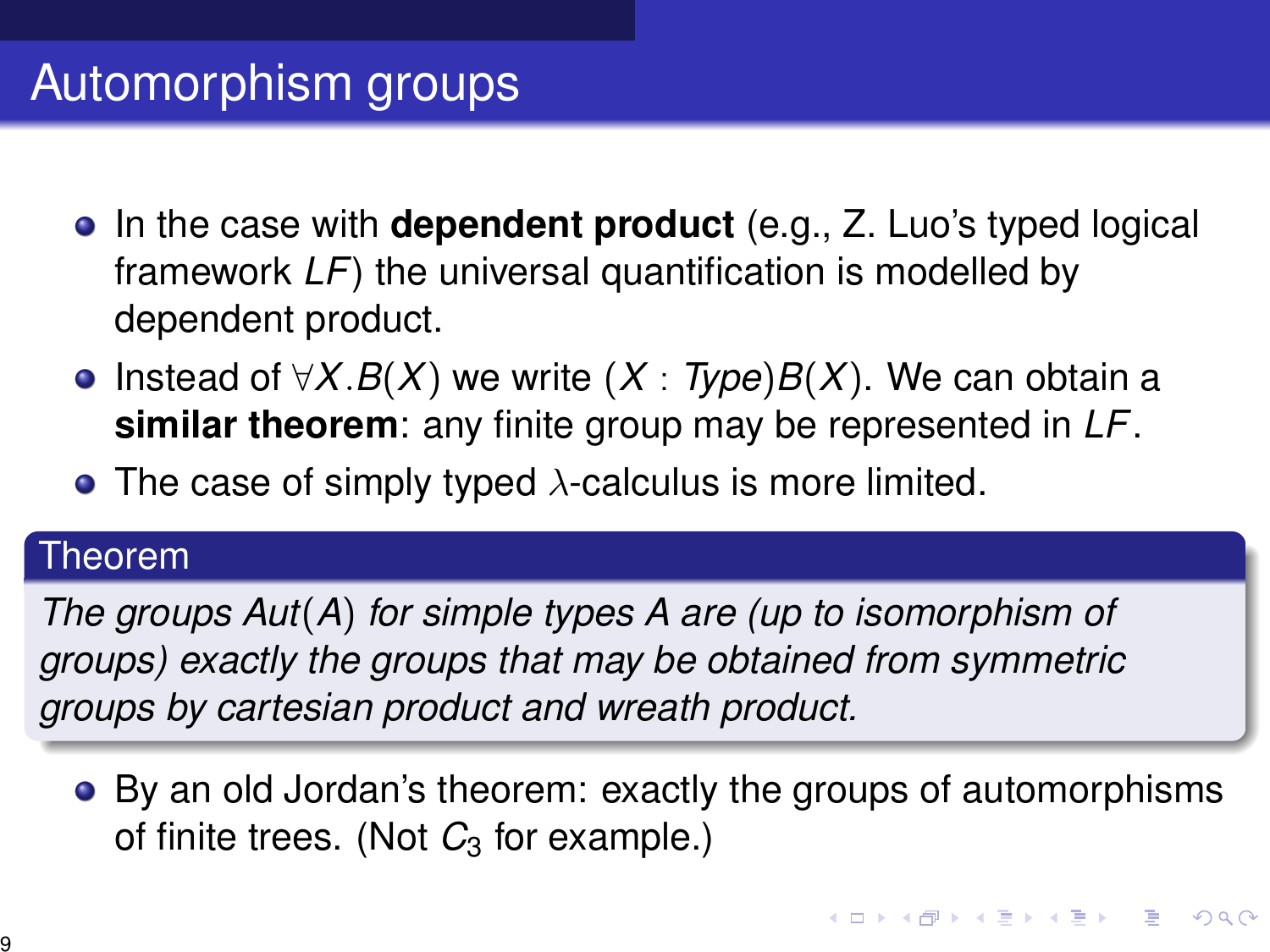- **What may be the use** of λ-terms, isomorphisms and automorphisms in a security-oriented picture?
- **A general idea**: lambda terms may be seen as derived combinators. They may be used to create any program from more elementary building blocks of code.
- To use them "intelligently" to hide (and thus protect) the way how the main program is built from these elementary blocks; if necessary, even the specification may be hidden.
- Isos and autos to encrypt and decrypt (invertibility).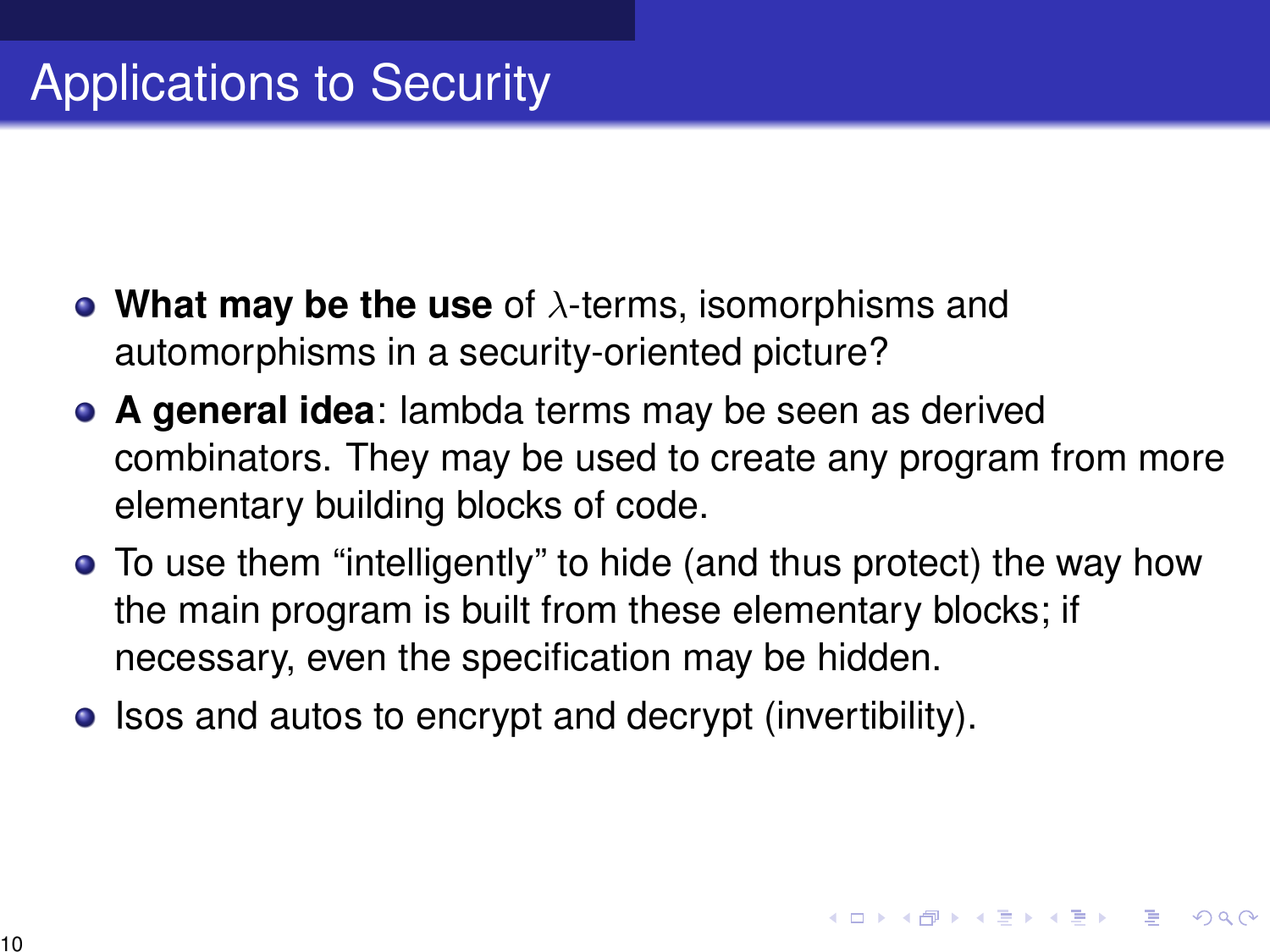- Consider some type *S*. The closed terms *F* : *S* represent combinators that may take other terms as arguments.
- Let  $f_{1\text{-}n}$  abbreviate  $f_1, ..., f_n$ .
- If we take *F* ≡ λ*f*1÷*<sup>n</sup>* : *X* → *X*λ*x* : *X*.(*f*σ(1) (...(*f*σ(*n*)*x*)...) (σ a permutation of  $\{1, ..., n\}$ , and apply to some concrete  $\phi_{1\div n}$ , it will combine them in any desired order. The  $\phi_1 \rightarrow p$  themselves may be even coding functions.
- **■** If  $F \equiv \lambda f_{1\div n} : X \rightarrow X\lambda x : X.f_i x$  then one of  $\phi$  will be selected, etc.
- **If**  $\Phi \equiv \lambda G : S.G : S \rightarrow S$ , then we may first apply  $\Phi$  to some operator, like  $F$  above, and then "feed"  $\phi$ 's (and  $x$  in the end).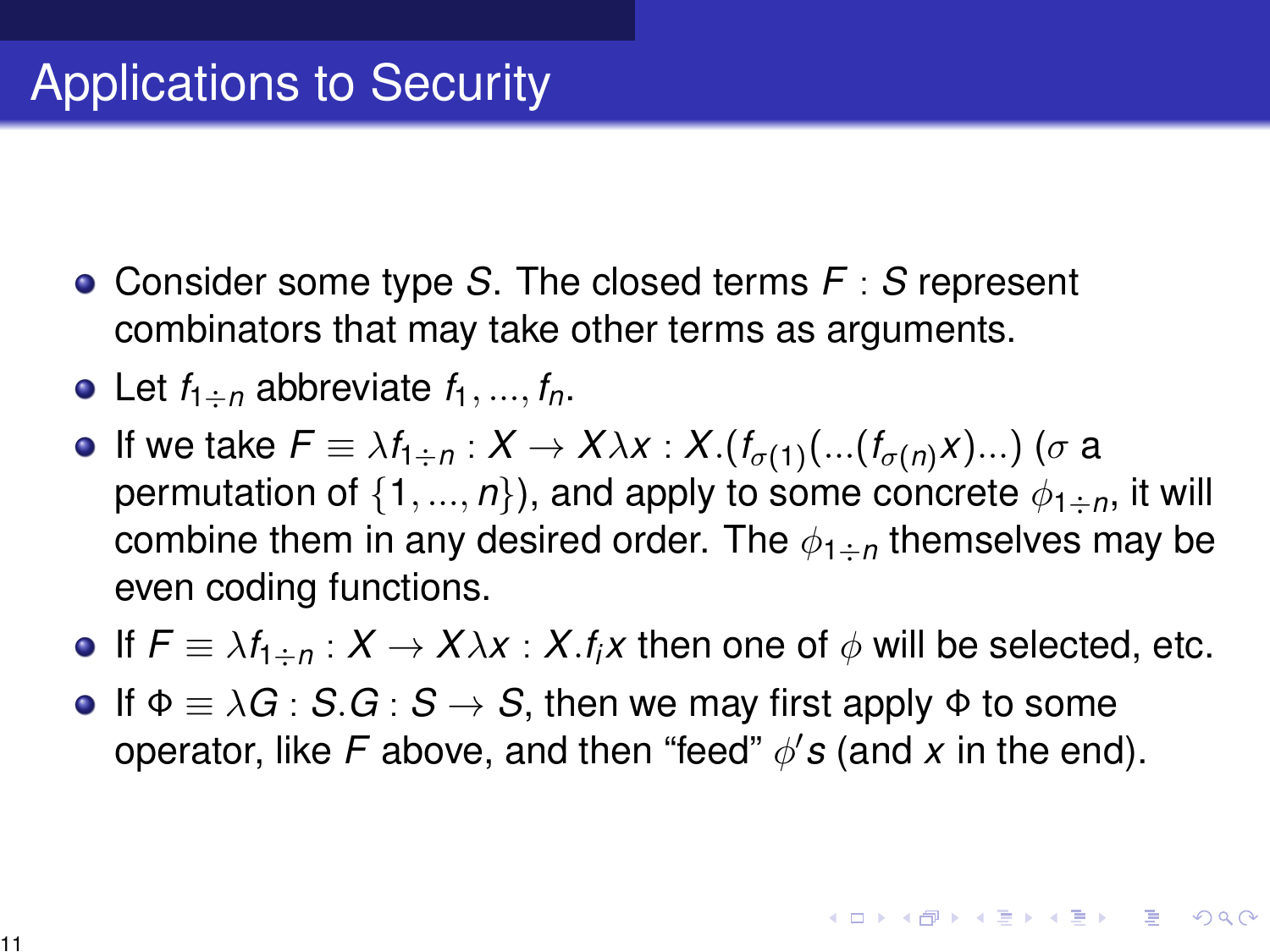- In this example  $\lambda \bm{G}$  : *S*.*G* belongs to  $\lambda^1\beta\eta.$
- In  $\lambda^2\beta\eta$  we may add a second-order  $\lambda$  and consider  $\Theta = \lambda X \lambda G : S \cdot G$ .
- $\bullet$  In this way the type X also becomes one of controlled parameters, for example it may be *Nat*, *Bool* or any other type.
- If dependent types are admitted, the type *X* itself may depend on terms as parameters.
- **e** Remark 1. If we want to use terms (isos, autos) to encrypt, we encrypt **programs**, not texts, and **all remains well-typed**.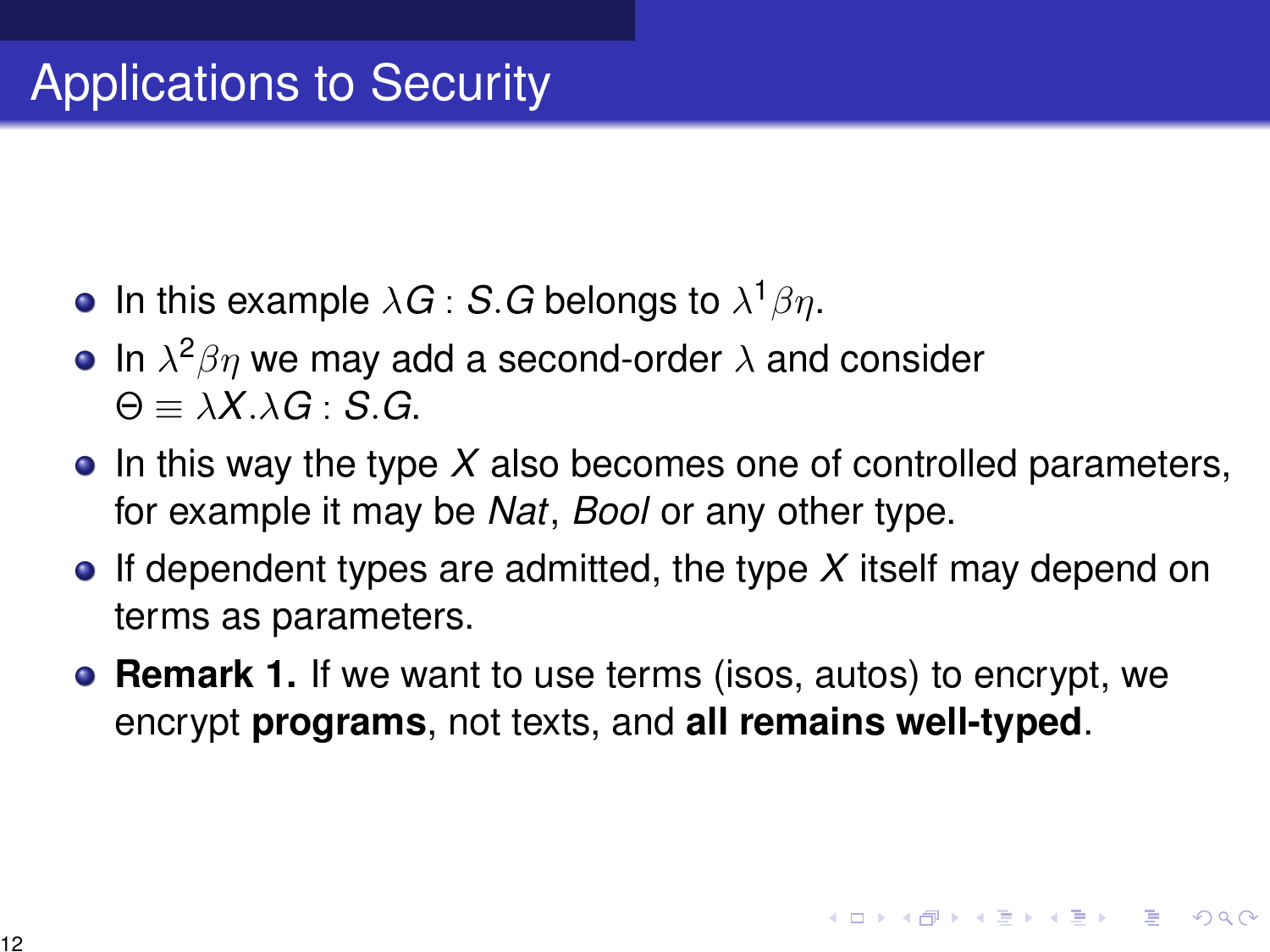- **Illustration: ElGamal cryptosystem (cf. [\[3,](#page-24-1) [4\]](#page-24-2)).**
- The protocol may use the iterations of a distinguished automorphism  $g : \mathsf{A} \to \mathsf{A}$ , where  $g^m$  is  $g \circ ... \circ g$  (*m* times).
- **Private Key:** *m*, *m* ∈ *N*. **Public Key:** *g* and *g m*. **Encryption.** To send a message *a* : *A* (in our approach it is not a plain text, but an element of type *A*, and may have more complex structure) Bob computes  $g^r$  and  $g^{mr}$  for a random  $r \in \mathcal{N}.$  The ciphertext is  $(g^r, g^{mr}a)$ . **Decryption.** Alice knows *m*, so if she receives the ciphertext  $(g^r, g^{mr}a)$ , she computes  $g^{mr}$  from  $g^r$ , then  $(g^{mr})^{-1}$ , and then

computes *a* from *g mra*.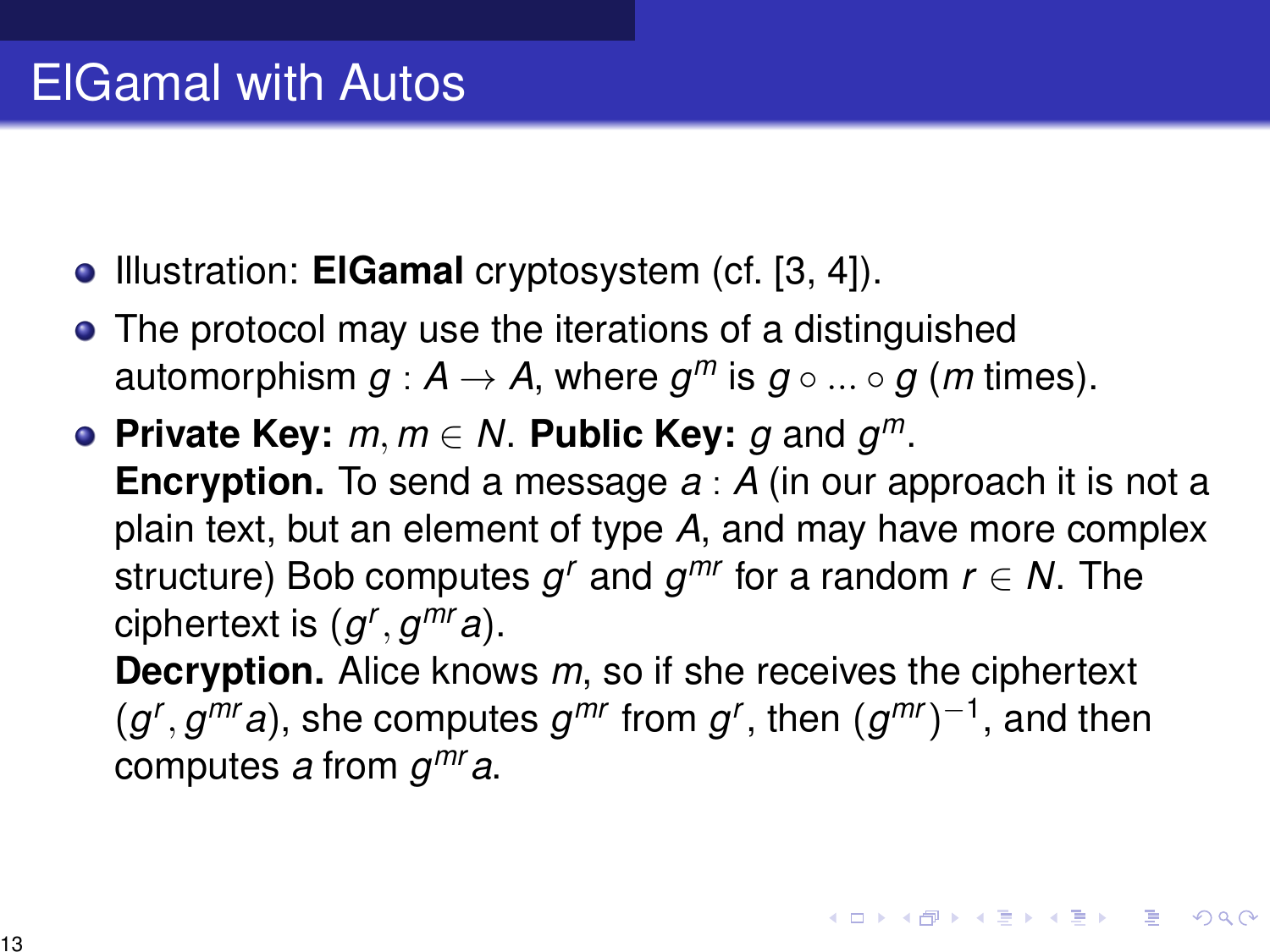- **Remark.**We do not consider here the cryptosystems like **MOR** based on a more sophisticated group theory [\[4\]](#page-24-2) but they, too, can be represented in type theory using the results of [\[5\]](#page-24-3).
- By encoding a finite cyclic group of prime order as a group of automorphism of some type we can implement ElGamal (or any other cryptographic protocol based on finite groups) since the composition and inverse of type automorphisms (represented by finite hereditary permutations [\[1\]](#page-24-4)) can be computed in linear time.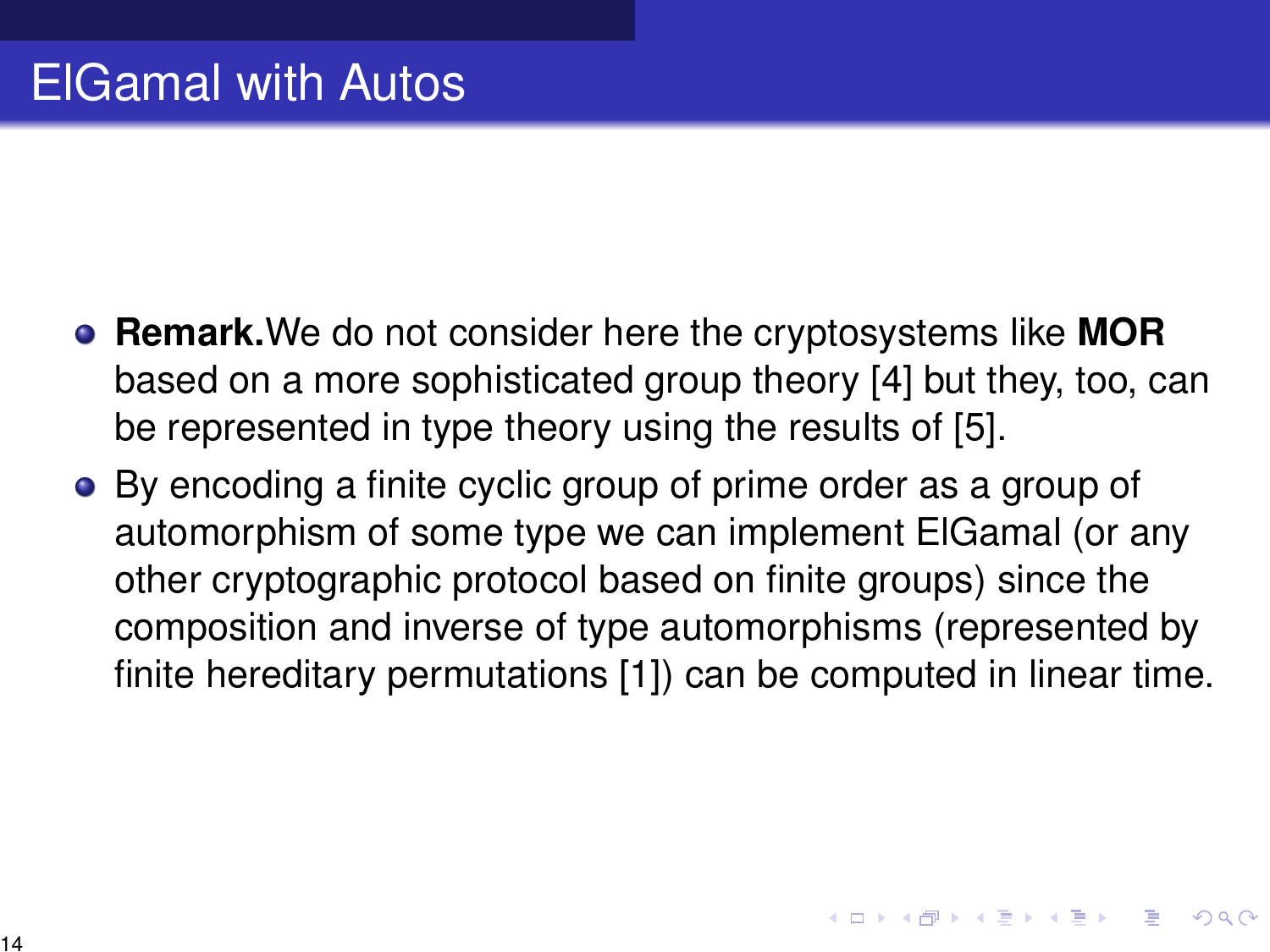- However, finite cyclic groups are not the only possibility.
- Let us recall that the longest period in the symmetric group  $\mathcal{S}_n$  is given by Landau function  $\sim$   $n^{\sqrt{n}}.$
- It corresponds to  $Aut(a \rightarrow ... \rightarrow a \rightarrow p)$ . This gives an idea of the length of the periods of automorphisms  $f \in Aut(A)$ .
- This means that the maximal period of an element in the group *Aut*(*A*) may be quite high.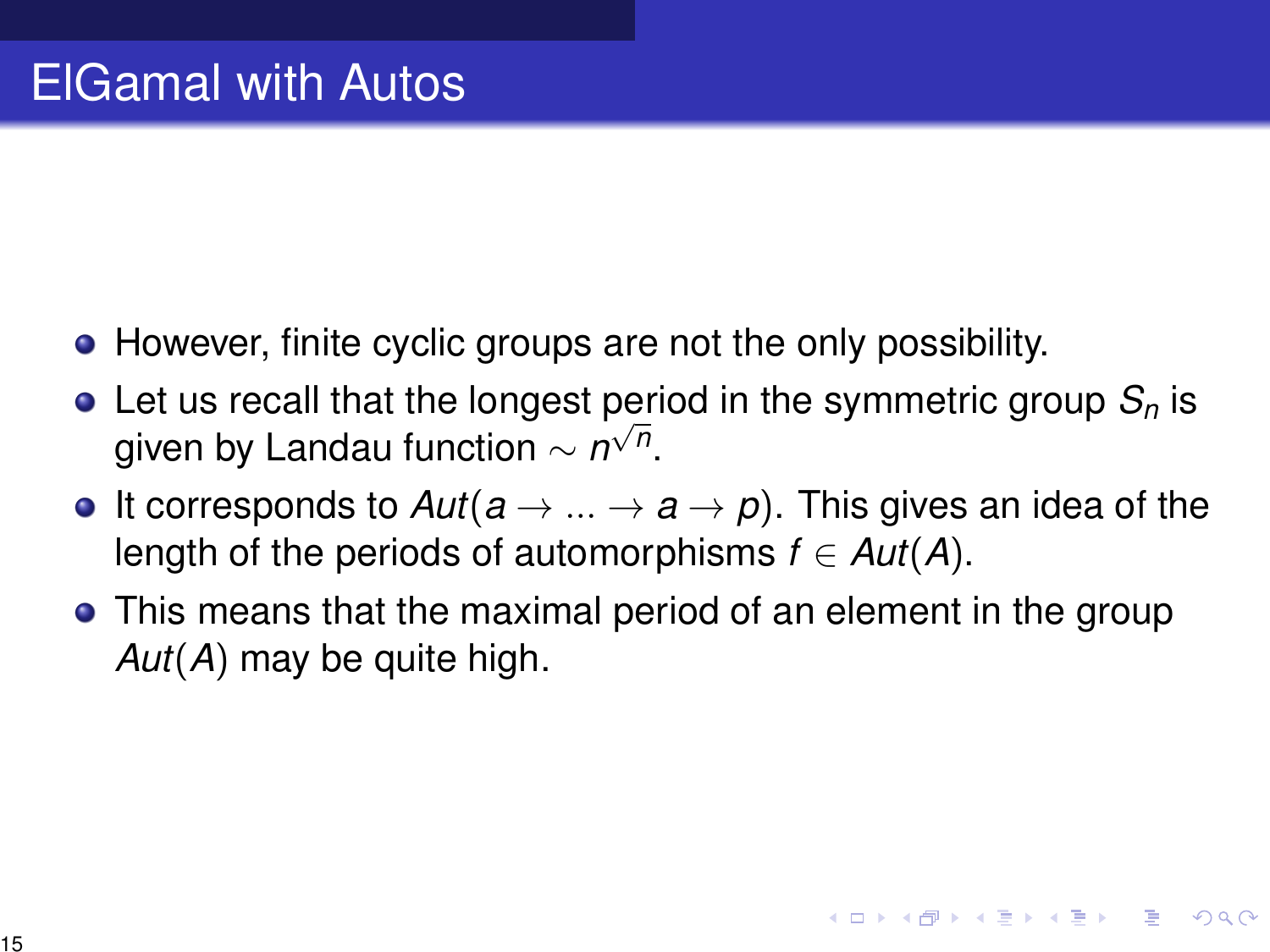### ElGamal with Autos

- Clearly, this scheme is less efficient than ElGamal over long integers. However, it has several possible advantages.
- Selecting "interesting" groups makes ElGamal computations "interestingly" inefficient (requiring non-trivial reductions to compute).
- This can be used for proof-of-work algorithms resistant to most conventional computational models (ASICs, GPUs, CPUs).
- This scheme also preserves the structure of *a* : *A*. (Which, among other things, means that Alice needs not typecheck the decrypted *a* if she trusts Bob to typecheck his.)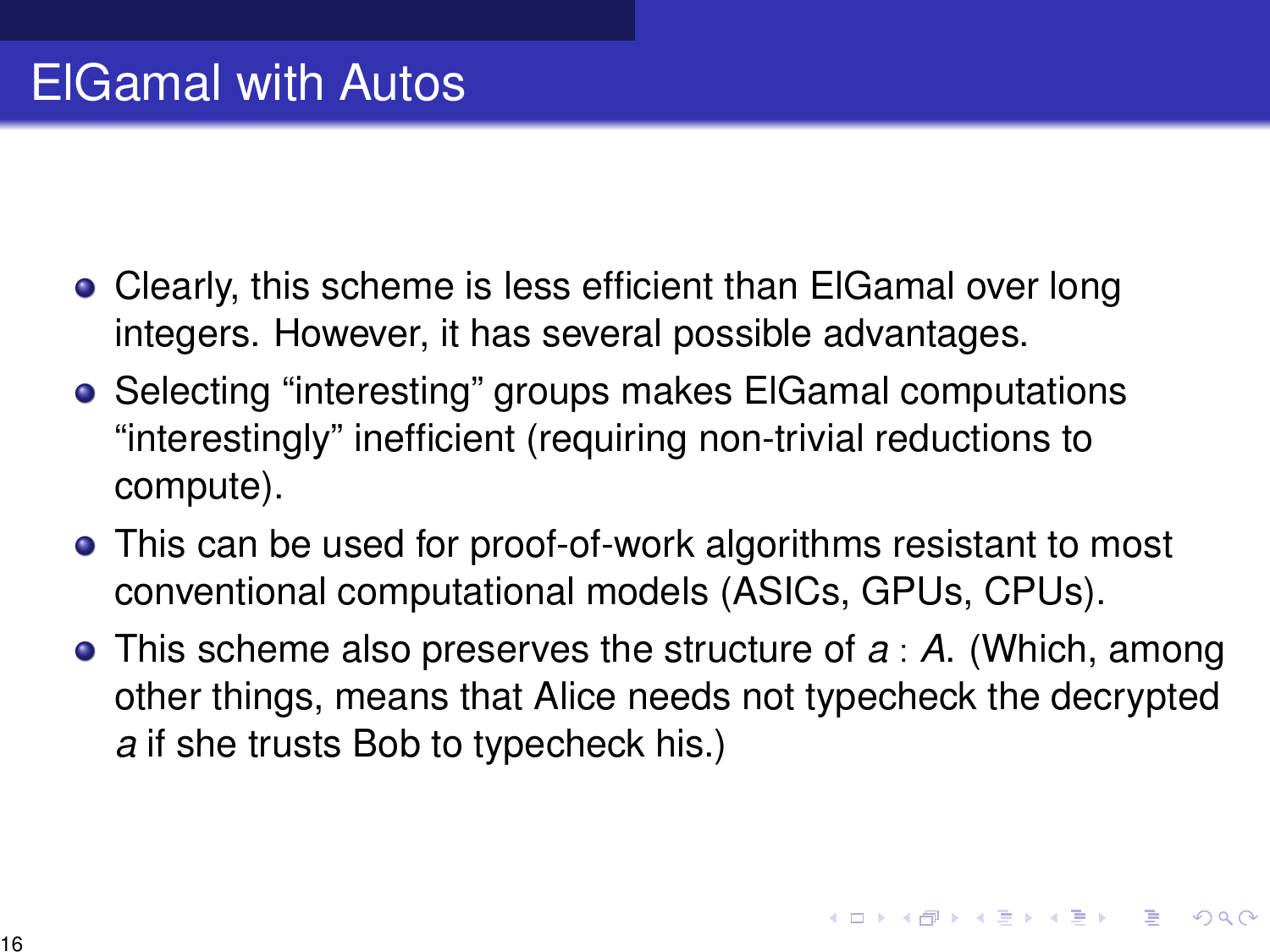- The type *S* of the combinator *F* may have many automorphisms which form a subset of all possible isomorphisms to/from this type.
- Automorphisms, in difference from isomorphisms, do not change the types of parameters (taken in a fixed order) that *F* can be applied to. So, if an automorphism  $\theta$  of *S* is applied to *F*, the application  $\theta(F)$  to  $t_{1\pm n}$  is valid iff the application  $Ft_{1\pm n}$  is valid.
- In difference from automorphisms, an action of an isomorphism  $\theta'$ (which is not an automorphism) may make invalid the application  $\theta$ <sup>'</sup> $(F)$ *t*<sub>1÷*n*</sub>.
- This fact may be exploited to detect code transformations performed by third-parties or to execute **zero-knowledge proof** protocols if the distinctions between some type variables remain hidden from external observers.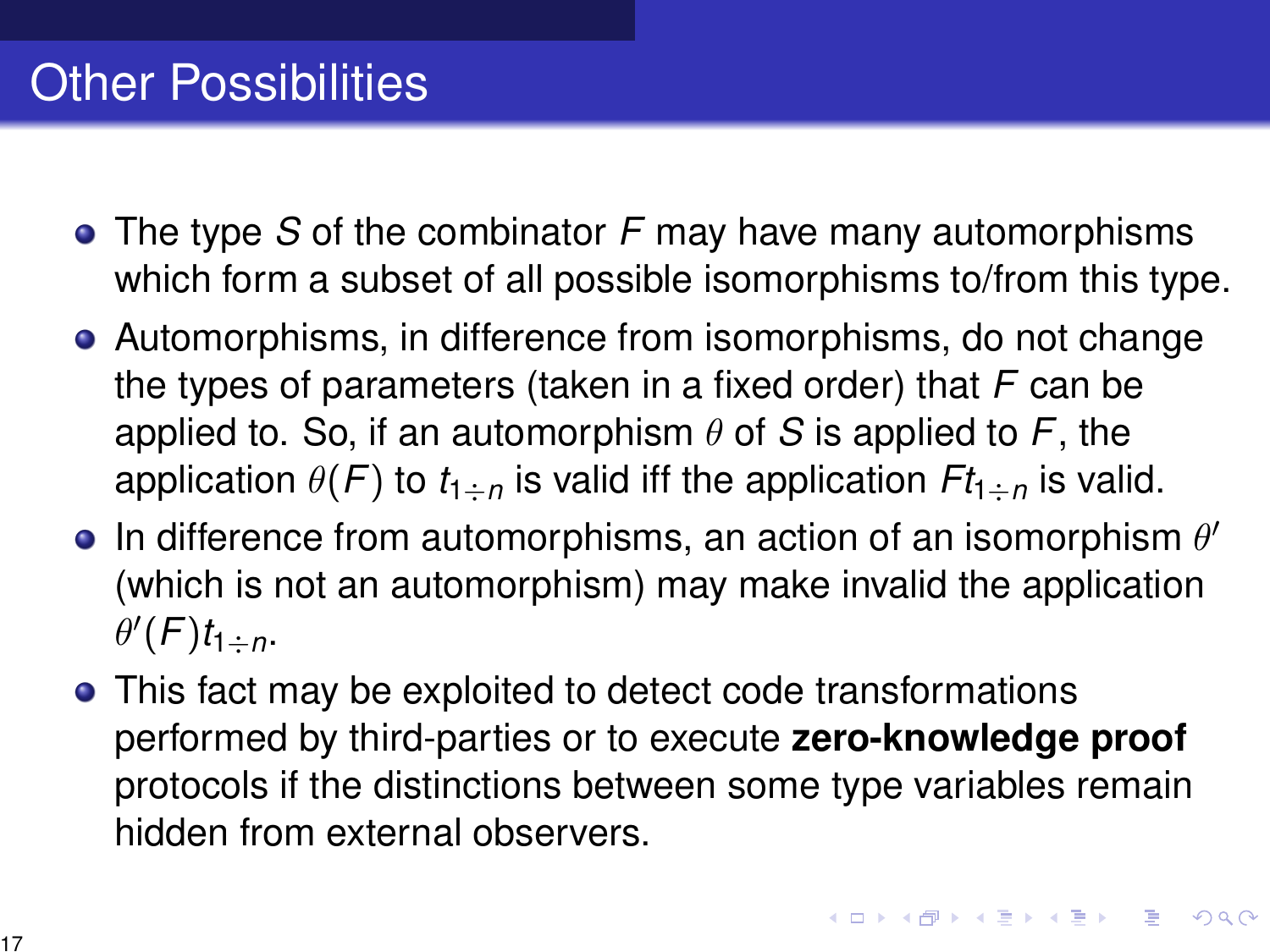- $\bullet$  Size of a  $\sim$ -equivalence class (recurrent formula).
- Let  $A = A_1 \rightarrow ... \rightarrow A_n \rightarrow p$ .
- Some  $A_i$  may be isomorphic, some not, let there be "subclasses" (intersections with  $A_1$ , ...,  $A_n$ ) with  $k_1$ , ...,  $k_m$  elements;  $n = k_1 + ... + k_m$ .
- Let *n<sup>i</sup>* be the full size of the *i*-th class.
- The size of the ∼-equivalence class of *A* is

$$
\frac{n!}{k_1! \dots k_m!} n_1^{k_1} \dots n_m^{k_m}.
$$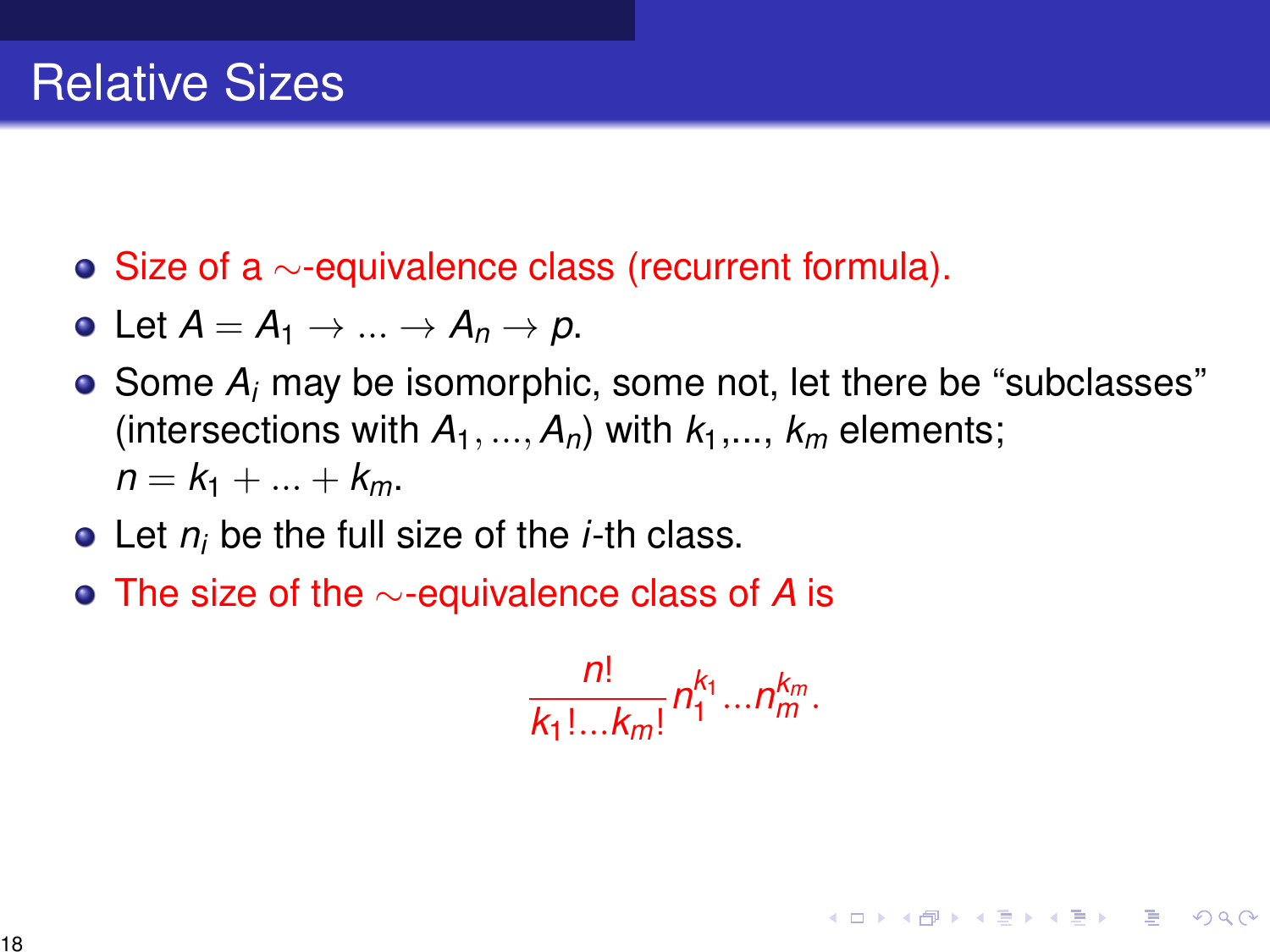#### Relative Sizes

For each  $A^{(i)} \sim A$  we may fix an isomorphism  $f_i : A \to A^{(i)}$ 



and any other isomorphism  $A \to A^{(i)}$  may be obtained as composition with some automorphism  $A \rightarrow A$ . As consequence, the number of isomorphisms  $A \rightarrow \dots$  is given by

$$
|Aut(A)|\cdot\frac{n!}{k_1!...k_m!}n_1^{k_1}...n_m^{k_m}
$$

イロメ 不優 メイ君メ イ君メー 君一

 $2990$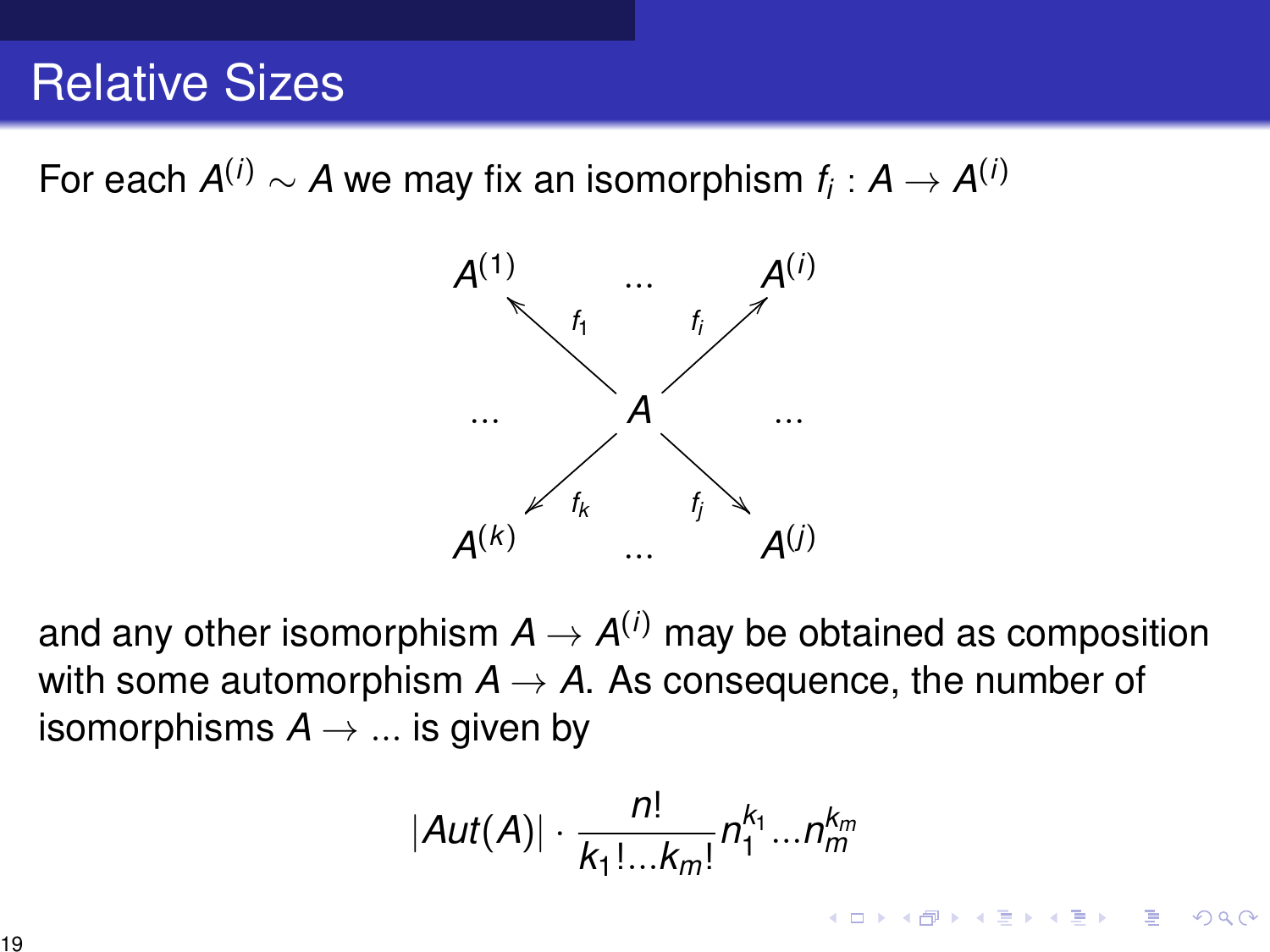#### Erasures and Finite Hereditary Permutations

- There is a fundamental theorem by Dezani-Ciancaglini that  $βη$ -invertible terms in the untyped  $λ$ -calculus are exactly the finite hereditary permutations (f.h.p.).
- Based on this theorem, it is possible to show that  $t : A \rightarrow B$  is an isomorphism iff its *erasure* is an f.h.p.
- Similar fact was established by Soloviev in [\[5\]](#page-24-3) for Luo's LF with dependent product.
- This property has still to be explored, however, in the security context.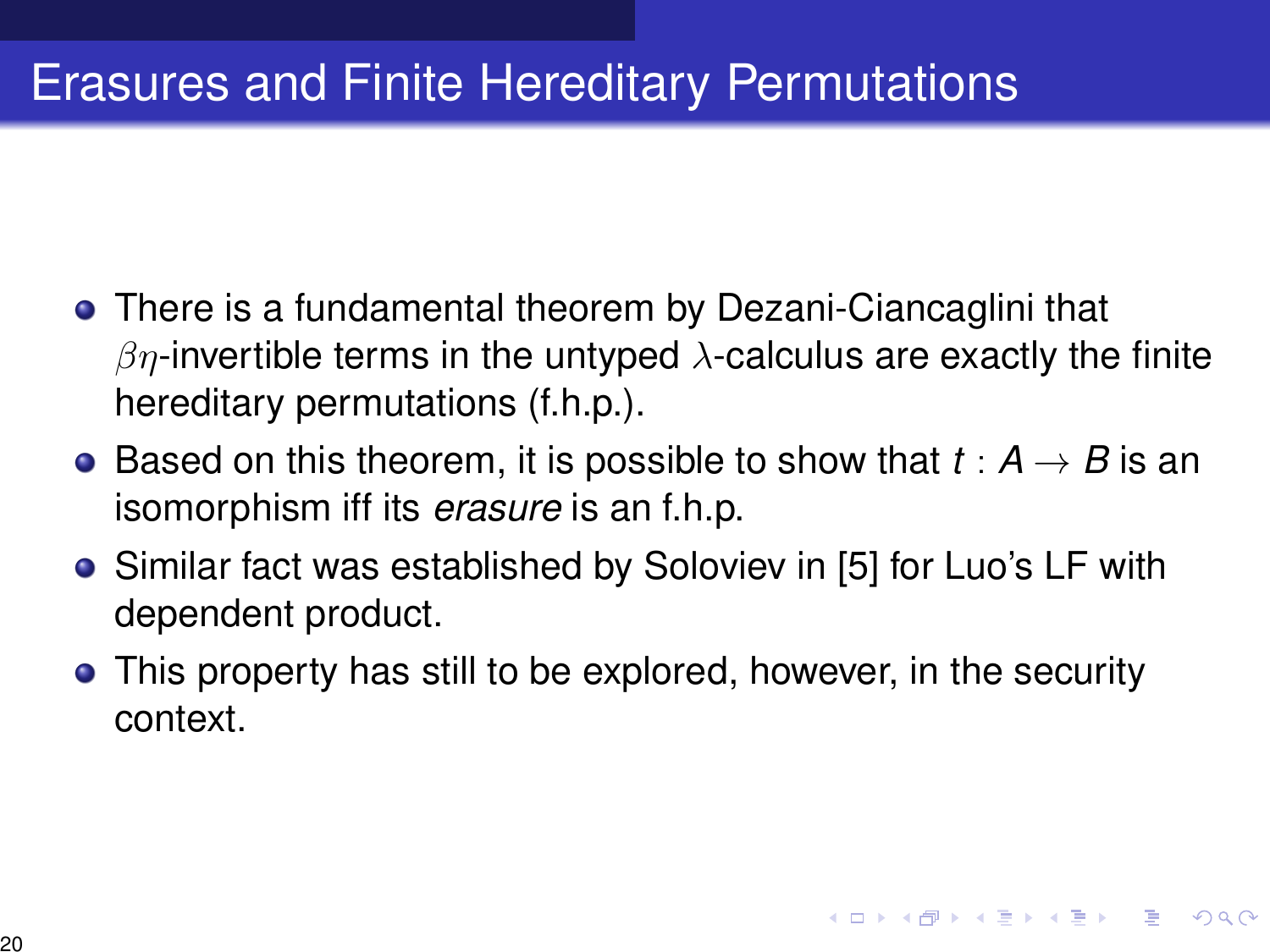- **This approach is not yet "ready to use".** One of the difficulties: for a type isomorphism/automorphism in *normal form* it is easy to compute the inverse. And this is not good for cryptography.
- **To be explored:** why then the terms used for encoding have to be in normal form? Normalization of a term may give "size explosion". And reduction sequence may be quite long (more that exponential). So it would be good if applying the Encryption and Decryption we might avoid normalization.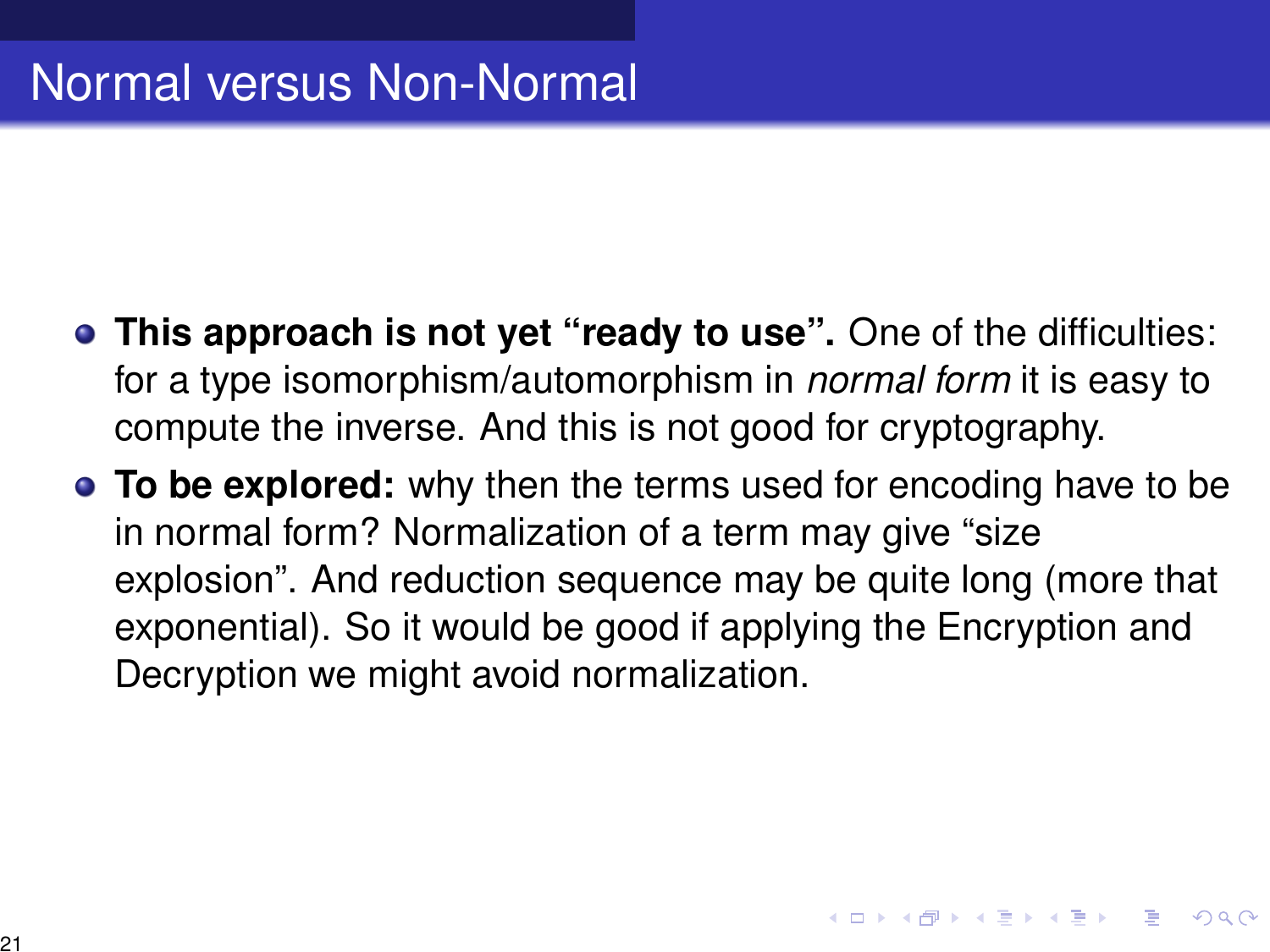## Normal versus Non-Normal

- **Example.** (Not directly related to isomorphisms.) It is well known that natural numbers may be represented by so called *Church numerals*. In their typed version (for a type *A*) the number *n* is represented by  $\lambda x : A \to A.\lambda y : A.(x(...(xy)...))$  (*x* is repeated *n* times).
- This is obviously related to "unary representation" of natural numbers. The term above is normal. One may define arithmetical operations and other arithmetical functions by application of other  $\lambda$ -terms to numerals. (In fact, using untyped lambda calculus and corresponding version of numerals, any partial recursive function may be represented.)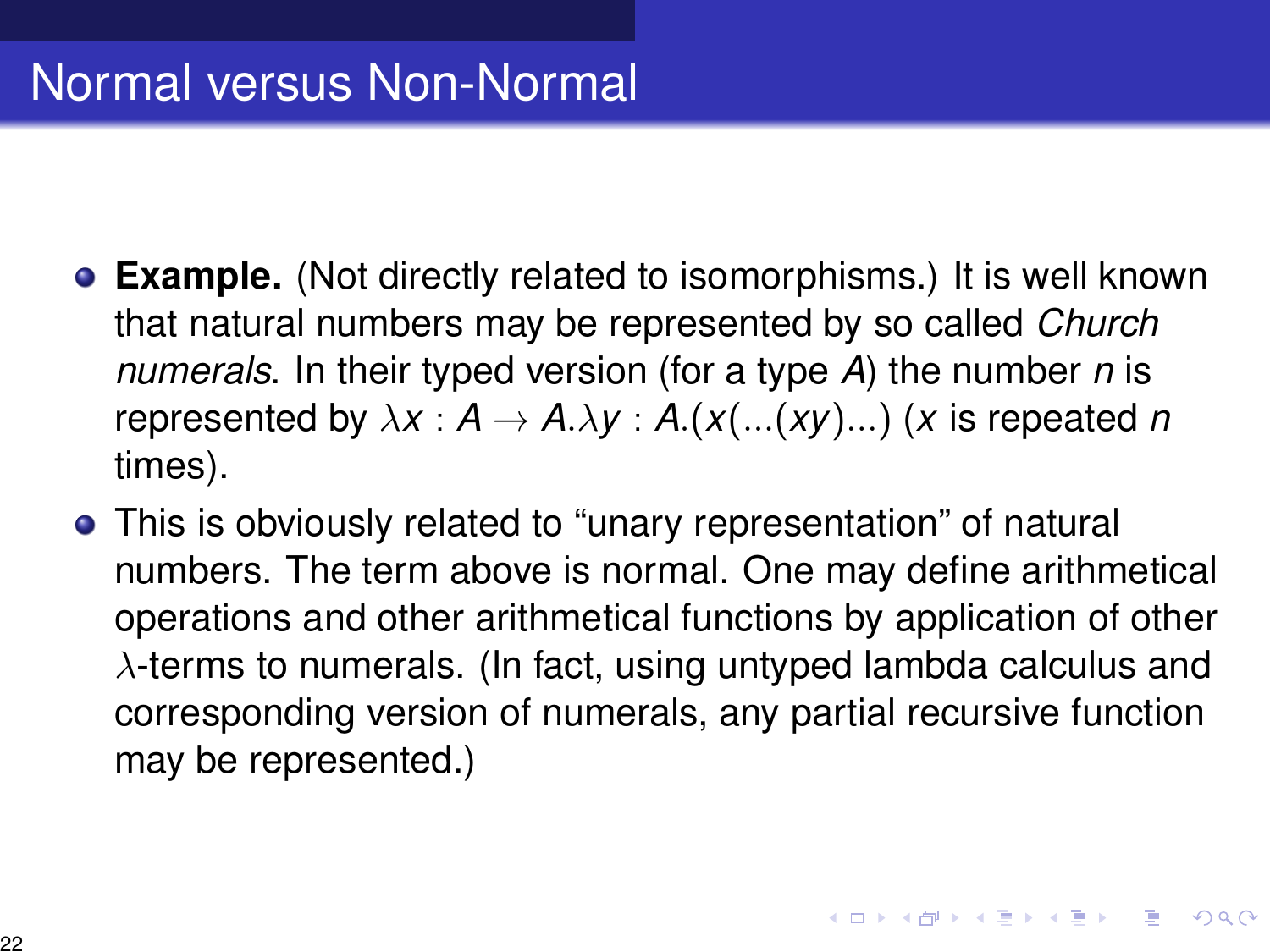## <span id="page-22-0"></span>Normal versus Non-Normal

- However, one may define also  $\lambda$ -terms representing binary notation. It is enough to apply (in appropriate order) two terms  $t_0$ and  $t_1$  representing multiplication by 2 and multiplication by 2 plus 1, to the term representing 0.
- Curious observation is that binary numbers are thus represented by terms that are not normal. If we normalize them we obtain exponentially longer presentation by standard Church numerals. However, to execute arithmetical operations we do not need to normalize these terms. The familiar algorithms for binary numbers may be adjusted.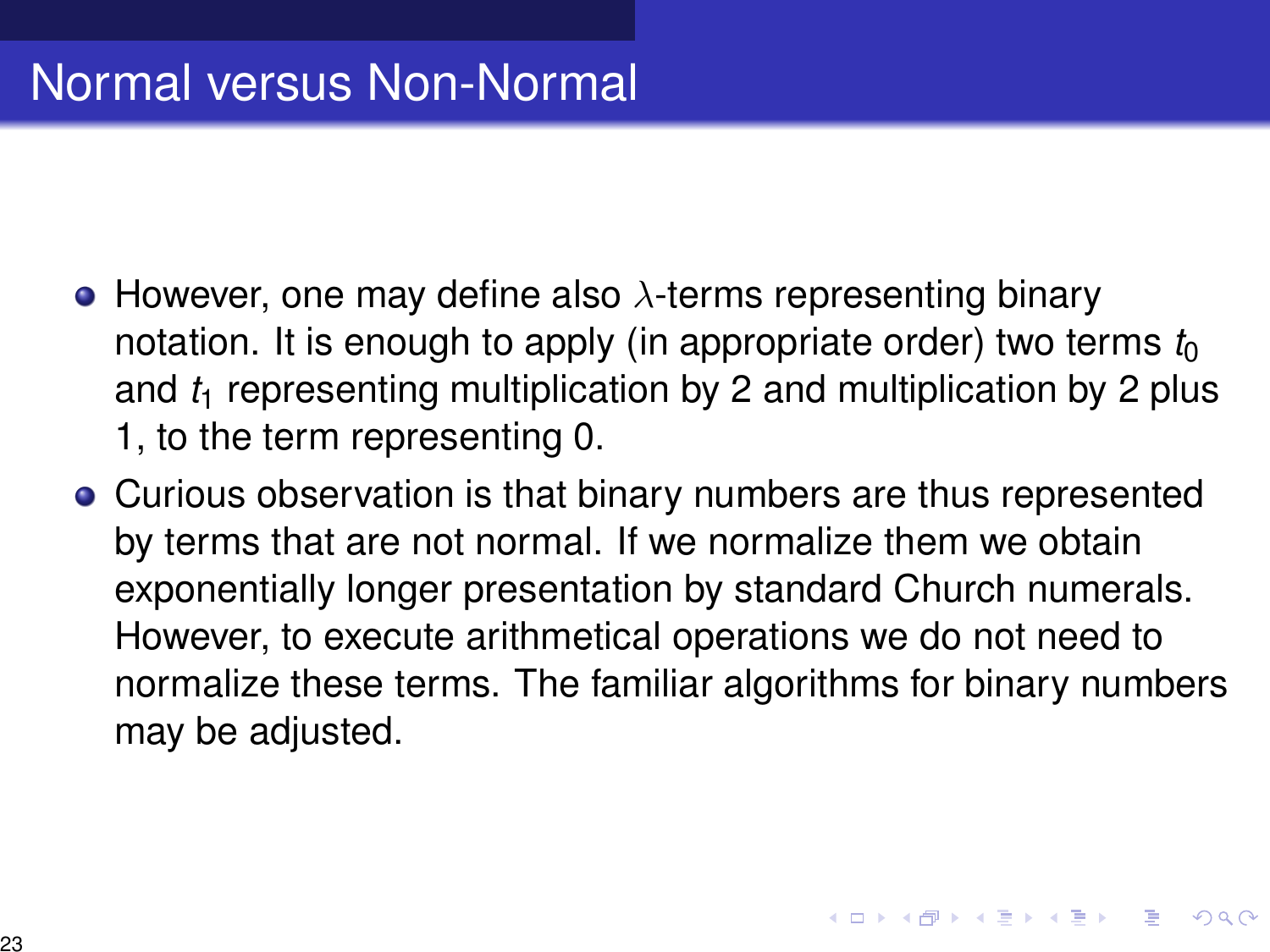# <span id="page-23-0"></span>Conclusion

- Many questions ought to be solved to make practical the ideas outlined in this paper. The precise communications protocols should be elaborated that would make use of the distinction between iso- and automorphisms, public and private type information.
- The complexity of algorithms (for example, for reconstruction of typed isomorphisms from erasure) needs to be investigated much more precisely.
- **•** Still, we believe that the use of type theory and  $\lambda$ -calculus as a higher-level formal language for data protection (especially software protection) and detection of attacks has good perspectives and should be developed further.

#### **THANKS FOR YOUR ATTENTION!**